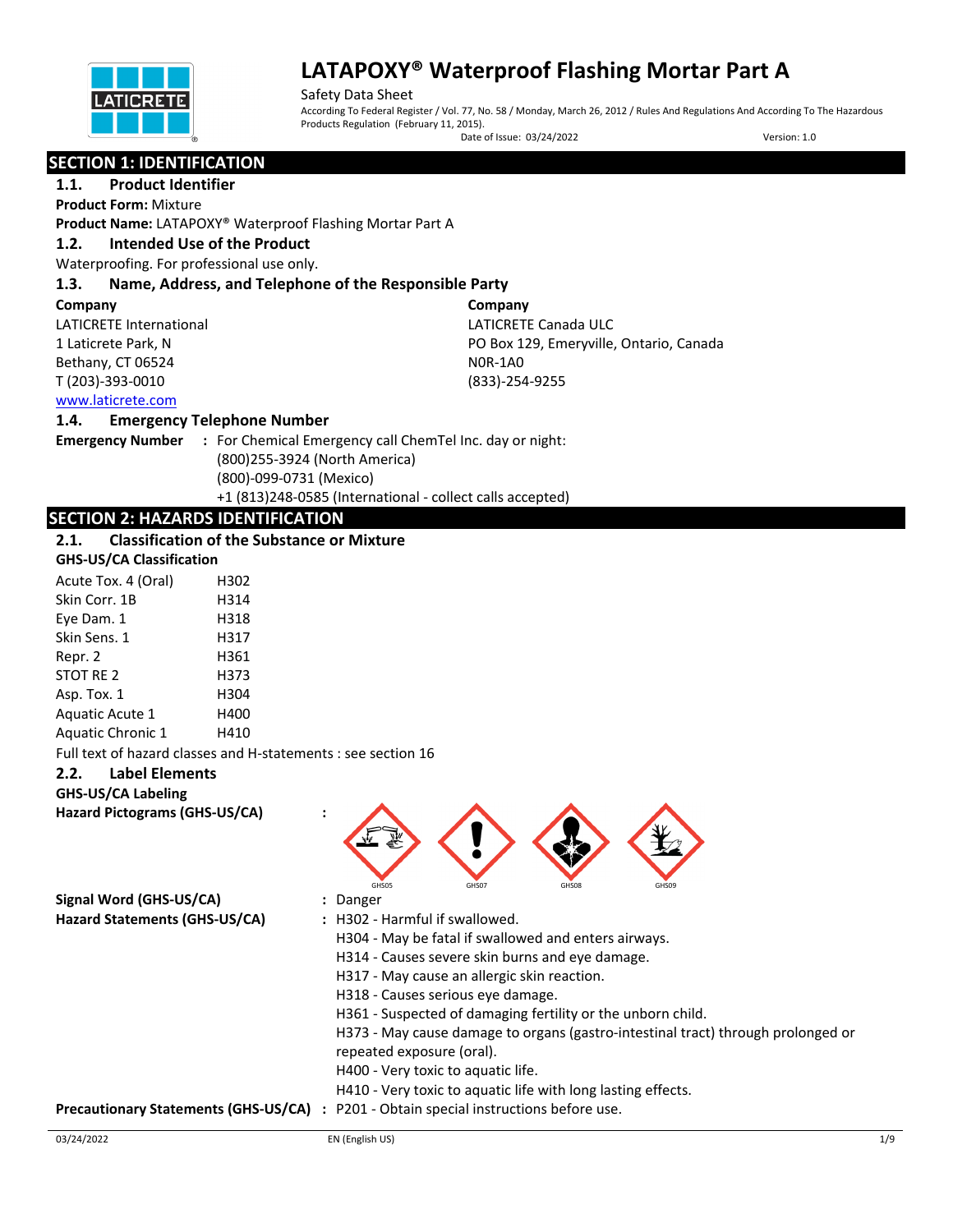Safety Data Sheet

According To Federal Register / Vol. 77, No. 58 / Monday, March 26, 2012 / Rules And Regulations And According To The Hazardous Products Regulation (February 11, 2015).

| P202 - Do not handle until all safety precautions have been read and understood.       |
|----------------------------------------------------------------------------------------|
| P260 - Do not breathe mist, spray, vapors.                                             |
| P264 - Wash hands, forearms, and other exposed areas thoroughly after handling.        |
| P270 - Do not eat, drink or smoke when using this product.                             |
| P272 - Contaminated work clothing should not be allowed out of the workplace.          |
| P273 - Avoid release to the environment.                                               |
| P280 - Wear protective gloves, protective clothing, and eye protection.                |
| P301+P310 - IF SWALLOWED: Immediately call a POISON CENTER or doctor.                  |
| P301+P312 - IF SWALLOWED: Call a POISON CENTER or doctor if you feel unwell.           |
| P301+P330+P331 - IF SWALLOWED: Rinse mouth. Do NOT induce vomiting.                    |
| P303+P361+P353 - IF ON SKIN (or hair): Take off immediately all contaminated clothing. |
| Rinse skin with water.                                                                 |
| P304+P340 - IF INHALED: Remove person to fresh air and keep comfortable for            |
| breathing.                                                                             |
| P305+P351+P338 - IF IN EYES: Rinse cautiously with water for several minutes. Remove   |
| contact lenses, if present and easy to do. Continue rinsing.                           |
| P308+P313 - If exposed or concerned: Get medical advice/attention.                     |
| P310 - Immediately call a POISON CENTER or doctor.                                     |
| P314 - Get medical advice/attention if you feel unwell.                                |
| P321 - Specific treatment (see section 4 on this SDS).                                 |
| P330 - Rinse mouth.                                                                    |
| P331 - Do NOT induce vomiting.                                                         |
| P333+P313 - If skin irritation or rash occurs: Get medical advice/attention.           |
| P362+P364 - Take off contaminated clothing and wash it before reuse.                   |
| P391 - Collect spillage.                                                               |
| DANE Store locked un                                                                   |

P405 - Store locked up.

P501 - Dispose of contents/container in accordance with local, regional, national, territorial, provincial, and international regulations.

## **2.3. Other Hazards**

Exposure may aggravate pre-existing eye, skin, or respiratory conditions.

## **2.4. Unknown Acute Toxicity (GHS-US/CA)**

No additional information available

## **SECTION 3: COMPOSITION/INFORMATION ON INGREDIENTS**

**3.1. Substance**

Not applicable

## **3.2. Mixture**

| <b>Name</b>                      | <b>Product Identifier</b> | % *       | <b>GHS Ingredient Classification</b> |
|----------------------------------|---------------------------|-----------|--------------------------------------|
| Phenol, 4-nonyl-, branched       | (CAS-No.) 84852-15-3      | $10 - 30$ | Acute Tox. 4 (Oral), H302            |
|                                  |                           |           | Acute Tox. 4 (Dermal), H312          |
|                                  |                           |           | Skin Corr. 1B, H314                  |
|                                  |                           |           | Eye Dam. 1, H318                     |
|                                  |                           |           | Repr. 2, H361                        |
|                                  |                           |           | Aquatic Acute 1, H400                |
|                                  |                           |           | Aquatic Chronic 1, H410              |
| Cyclohexanemethanamine, 5-amino- | (CAS-No.) 2855-13-2       | $10 - 30$ | Acute Tox. 4 (Oral), H302            |
| 1,3,3-trimethyl-                 |                           |           | Acute Tox. 4 (Dermal), H312          |
|                                  |                           |           | Skin Corr. 1B, H314                  |
|                                  |                           |           | Eye Dam. 1, H318                     |
|                                  |                           |           | Skin Sens. 1, H317                   |
|                                  |                           |           | Aquatic Acute 3, H402                |
|                                  |                           |           | Aquatic Chronic 3, H412              |
| Amines, C12-18-alkyl             | (CAS-No.) 68155-27-1      | $5 - 10$  | Acute Tox. 4 (Oral), H302            |
|                                  |                           |           | Skin Corr. 1B, H314                  |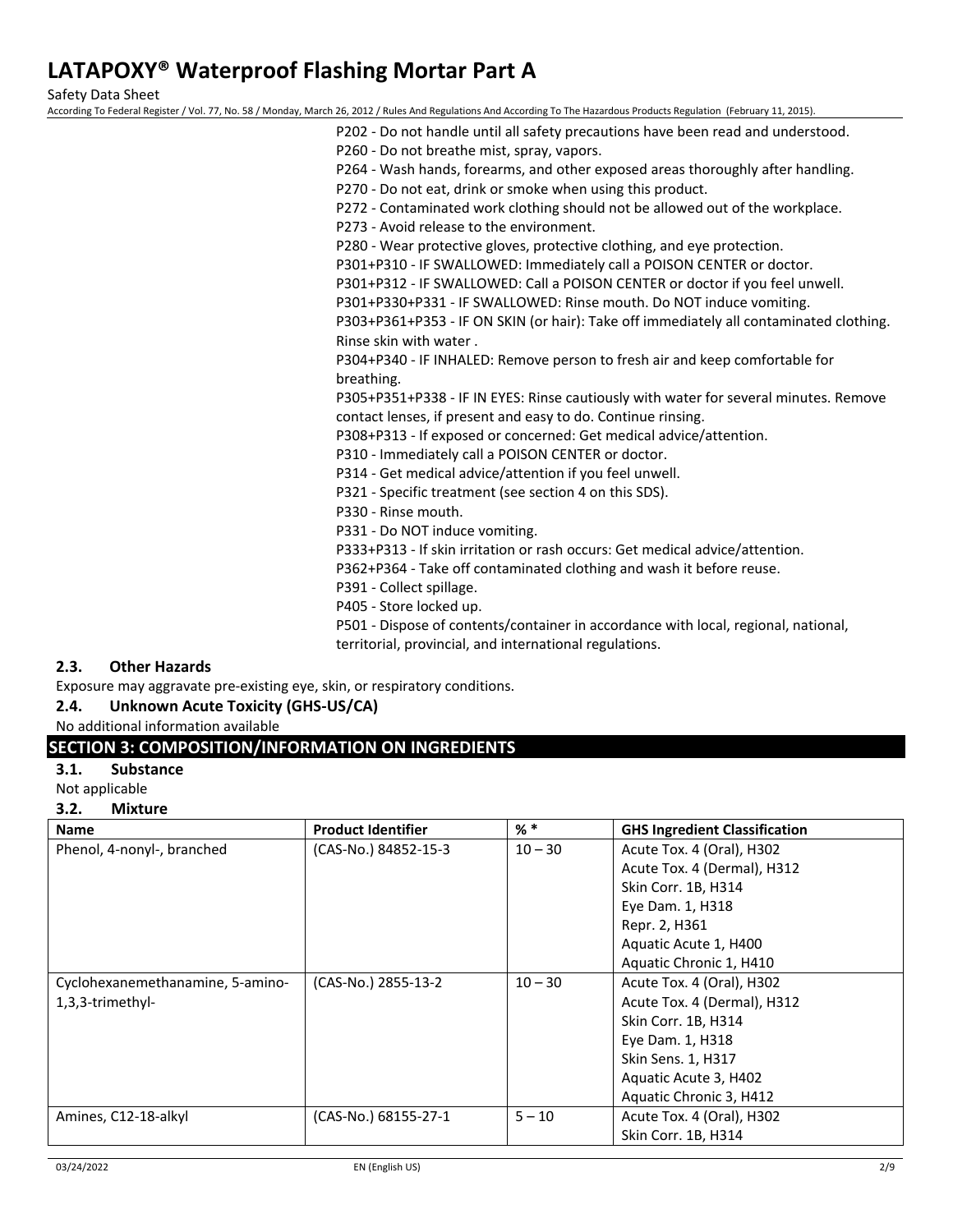Safety Data Sheet

According To Federal Register / Vol. 77, No. 58 / Monday, March 26, 2012 / Rules And Regulations And According To The Hazardous Products Regulation (February 11, 2015).

|                                |                   |         | Eye Dam. 1, H318            |
|--------------------------------|-------------------|---------|-----------------------------|
|                                |                   |         | STOT SE 3, H335             |
|                                |                   |         | STOT RE 2, H373             |
|                                |                   |         | Asp. Tox. 1, H304           |
|                                |                   |         | Aquatic Acute 1, H400       |
|                                |                   |         | Aquatic Chronic 1, H410     |
| $2,4,6-$                       | (CAS-No.) 90-72-2 | $1 - 5$ | Acute Tox. 4 (Oral), H302   |
| Tri(dimethylaminomethyl)phenol |                   |         | Acute Tox. 4 (Dermal), H312 |
|                                |                   |         | Skin Corr. 1C, H314         |
|                                |                   |         | Eye Dam. 1, H318            |
|                                |                   |         | Skin Sens. 1B, H317         |
|                                |                   |         | Aquatic Acute 3, H402       |

Full text of H-statements: see section 16

\*Percentages are listed in weight by weight percentage (w/w%) for liquid and solid ingredients. Gas ingredients are listed in volume by volume percentage (v/v%).

## **SECTION 4: FIRST AID MEASURES**

## **4.1. Description of First-aid Measures**

**General:** Never give anything by mouth to an unconscious person. If you feel unwell, seek medical advice (show the label where possible).

**Inhalation:** Remove to fresh air and keep at rest in a position comfortable for breathing. Immediately call a poison center or doctor/physician.

**Skin Contact:** Immediately flush skin with plenty of water for at least 30 minutes. Immediately remove contaminated clothing. Get immediate medical advice/attention.

**Eye Contact:** Immediately rinse with water for at least 30 minutes. Remove contact lenses, if present and easy to do. Continue rinsing. Get immediate medical advice/attention.

**Ingestion:** Obtain emergency medical attention. Do NOT induce vomiting. Rinse mouth. Immediately call a POISON CENTER or doctor/physician.

## **4.2. Most Important Symptoms and Effects Both Acute and Delayed**

**General:** Suspected of damaging fertility or the unborn child. Skin sensitization. Harmful if swallowed. Causes severe skin burns and eye damage. May be fatal if swallowed and enters airways. May cause damage to organs (gastro-intestinal tract) through prolonged or repeated exposure (oral).

**Inhalation:** May be corrosive to the respiratory tract.

**Skin Contact:** May cause an allergic skin reaction. Causes severe irritation which will progress to chemical burns.

**Eye Contact:** Causes permanent damage to the cornea, iris, or conjunctiva.

**Ingestion:** This material is harmful orally and can cause adverse health effects or death in significant amounts. May cause burns or irritation of the linings of the mouth, throat, and gastrointestinal tract. Aspiration into the lungs can occur during ingestion or vomiting and may cause lung injury.

**Chronic Symptoms:** Suspected of damaging fertility or the unborn child. May cause damage to organs (gastro-intestinal tract) through prolonged or repeated exposure (Oral). May cause an allergic reaction.

## **4.3. Indication of Any Immediate Medical Attention and Special Treatment Needed**

If exposed or concerned, get medical advice and attention. If medical advice is needed, have product container or label at hand.

## **SECTION 5: FIRE-FIGHTING MEASURES**

## **5.1. Extinguishing Media**

**Suitable Extinguishing Media:** Water spray, fog, carbon dioxide (CO<sub>2</sub>), alcohol-resistant foam, or dry chemical.

**Unsuitable Extinguishing Media:** Do not use a heavy water stream. Use of heavy stream of water may spread fire.

## **5.2. Special Hazards Arising From the Substance or Mixture**

**Fire Hazard:** Not considered flammable but may burn at high temperatures.

**Explosion Hazard:** Product is not explosive.

**Reactivity:** May react exothermically with water releasing heat. Adding an acid to a base or base to an acid may cause a violent reaction.

## **5.3. Advice for Firefighters**

**Precautionary Measures Fire:** Exercise caution when fighting any chemical fire.

**Firefighting Instructions:** Use water spray or fog for cooling exposed containers.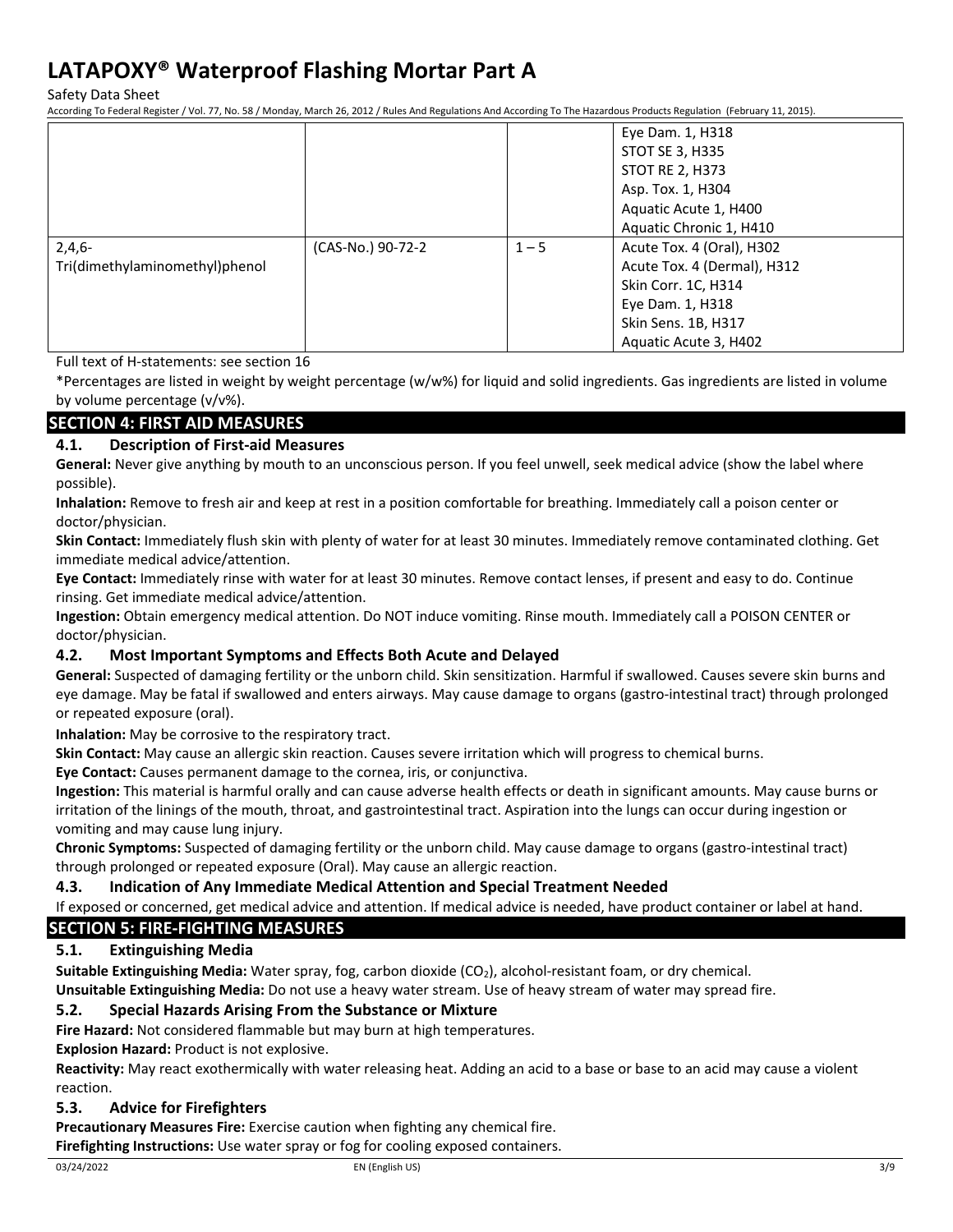Safety Data Sheet

According To Federal Register / Vol. 77, No. 58 / Monday, March 26, 2012 / Rules And Regulations And According To The Hazardous Products Regulation (February 11, 2015).

**Protection During Firefighting:** Do not enter fire area without proper protective equipment, including respiratory protection.

Hazardous Combustion Products: Carbon oxides (CO, CO<sub>2</sub>). Nitrous fumes. Low molecular weight hydrocarbon fragments. Toxic fumes may be released. Nitric acid. Corrosive vapors.

**Other Information:** Do not allow run-off from fire fighting to enter drains or water courses.

**5.4. Reference to Other Sections**

Refer to Section 9 for flammability properties.

## **SECTION 6: ACCIDENTAL RELEASE MEASURES**

#### **6.1. Personal Precautions, Protective Equipment and Emergency Procedures**

**General Measures:** Do not get in eyes, on skin, or on clothing. Do not breathe vapor, mist or spray.

#### **6.1.1. For Non-Emergency Personnel**

**Protective Equipment:** Use appropriate personal protective equipment (PPE).

**Emergency Procedures:** Evacuate unnecessary personnel.

#### **6.1.2. For Emergency Personnel**

**Protective Equipment:** Equip cleanup crew with proper protection.

**Emergency Procedures:** Upon arrival at the scene, a first responder is expected to recognize the presence of dangerous goods, protect oneself and the public, secure the area, and call for the assistance of trained personnel as soon as conditions permit. Ventilate area.

## **6.2. Environmental Precautions**

Prevent entry to sewers and public waters. Avoid release to the environment. Collect spillage.

## **6.3. Methods and Materials for Containment and Cleaning Up**

**For Containment:** Contain any spills with dikes or absorbents to prevent migration and entry into sewers or streams. As an immediate precautionary measure, isolate spill or leak area in all directions.

**Methods for Cleaning Up:** Clean up spills immediately and dispose of waste safely. Transfer spilled material to a suitable container for disposal. Contact competent authorities after a spill. Cautiously neutralize spilled liquid.

#### **6.4. Reference to Other Sections**

See Section 8 for exposure controls and personal protection and Section 13 for disposal considerations.

## **SECTION 7: HANDLING AND STORAGE**

## **7.1. Precautions for Safe Handling**

**Additional Hazards When Processed:** May release corrosive vapors.

**Precautions for Safe Handling:** Do not breathe mist, spray, vapors. Wash hands and other exposed areas with mild soap and water before eating, drinking or smoking and when leaving work. Obtain special instructions before use. Do not handle until all safety precautions have been read and understood. Do not get in eyes, on skin, or on clothing. Handle empty containers with care because they may still present a hazard.

**Hygiene Measures:** Handle in accordance with good industrial hygiene and safety procedures.

## **7.2. Conditions for Safe Storage, Including Any Incompatibilities**

**Technical Measures:** Comply with applicable regulations.

**Storage Conditions:** Keep container closed when not in use. Store in a dry, cool place. Keep/Store away from direct sunlight, extremely high or low temperatures and incompatible materials. Store locked up/in a secure area. Store in original container or corrosive resistant and/or lined container.

**Incompatible Materials:** Oxidizers. Acids.

## **7.3. Specific End Use(s)**

## Waterproofing. For professional use only.

## **SECTION 8: EXPOSURE CONTROLS/PERSONAL PROTECTION**

## **8.1. Control Parameters**

For substances listed in section 3 that are not listed here, there are no established exposure limits from the manufacturer, supplier, importer, or the appropriate advisory agency including: ACGIH (TLV), AIHA (WEEL), NIOSH (REL), OSHA (PEL), or Canadian provincial governments.

## **8.2. Exposure Controls**

**Appropriate Engineering Controls:** Ensure adequate ventilation, especially in confined areas. Ensure all national/local regulations are observed. Emergency eye wash fountains and safety showers should be available in the immediate vicinity of any potential exposure.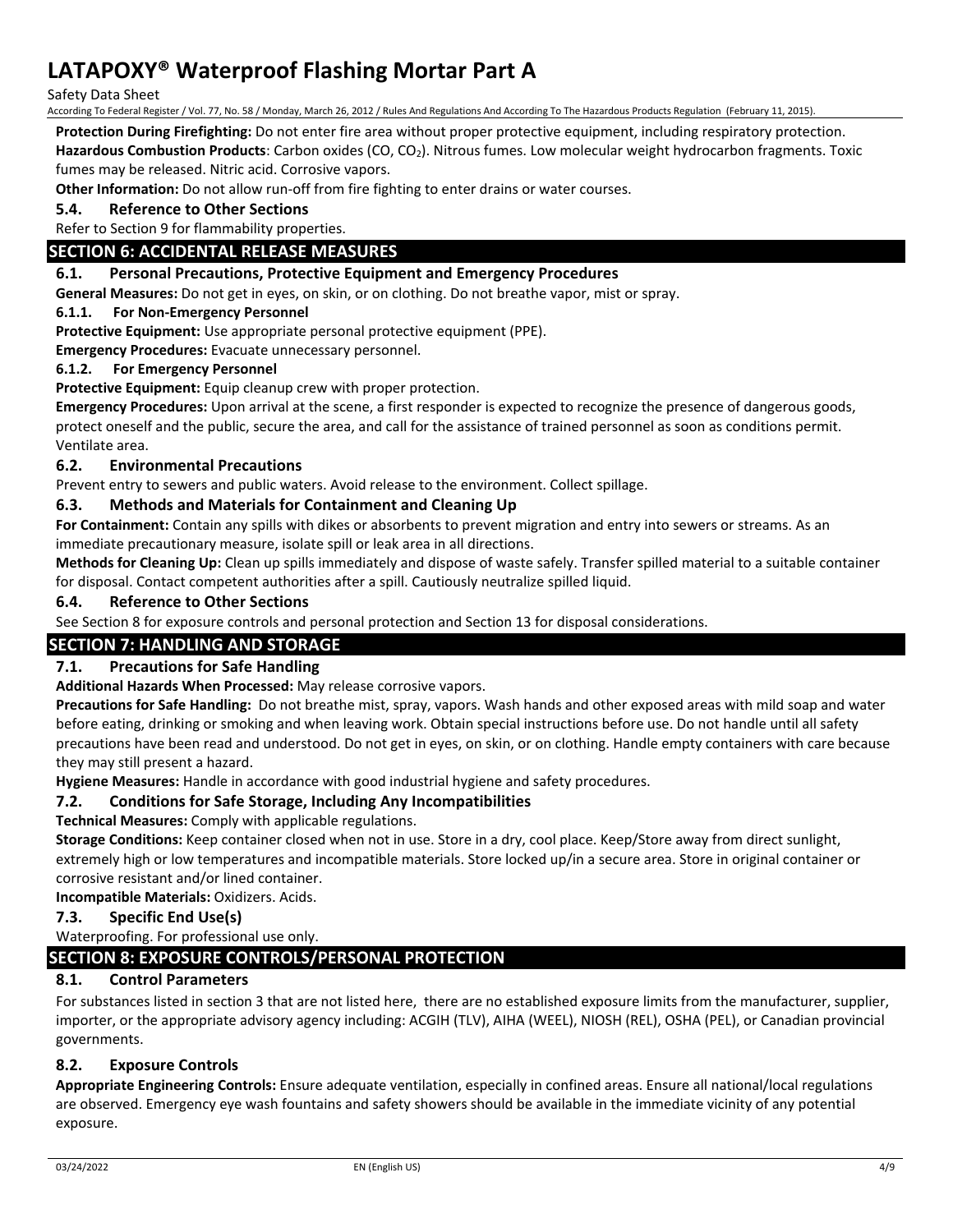Safety Data Sheet

According To Federal Register / Vol. 77, No. 58 / Monday, March 26, 2012 / Rules And Regulations And According To The Hazardous Products Regulation (February 11, 2015).

**Personal Protective Equipment:** Gloves. Protective clothing. Protective goggles. Insufficient ventilation: wear respiratory protection.



**Materials for Protective Clothing:** Chemically resistant materials and fabrics. Corrosion-proof clothing.

**Hand Protection:** Wear protective gloves.

**Eye and Face Protection:** Chemical safety goggles.

**Skin and Body Protection:** Wear suitable protective clothing.

**Respiratory Protection:** If exposure limits are exceeded or irritation is experienced, approved respiratory protection should be worn. In case of inadequate ventilation, oxygen deficient atmosphere, or where exposure levels are not known wear approved respiratory protection.

**Other Information:** When using, do not eat, drink or smoke.

| <b>SECTION 9: PHYSICAL AND CHEMICAL PROPERTIES</b>                   |  |                        |  |
|----------------------------------------------------------------------|--|------------------------|--|
| <b>Information on Basic Physical and Chemical Properties</b><br>9.1. |  |                        |  |
| <b>Physical State</b>                                                |  | Liquid                 |  |
| Appearance                                                           |  | Dark yellow            |  |
| Odor                                                                 |  | Amine-like             |  |
| <b>Odor Threshold</b>                                                |  | No data available      |  |
| рH                                                                   |  | No data available      |  |
| <b>Evaporation Rate</b>                                              |  | No data available      |  |
| <b>Melting Point</b>                                                 |  | No data available      |  |
| <b>Freezing Point</b>                                                |  | No data available      |  |
| <b>Boiling Point</b>                                                 |  | No data available      |  |
| <b>Flash Point</b>                                                   |  | > 93.33 °C (199.99 °F) |  |
| <b>Auto-ignition Temperature</b>                                     |  | No data available      |  |
| <b>Decomposition Temperature</b>                                     |  | No data available      |  |
| Flammability (solid, gas)                                            |  | Not applicable         |  |
| <b>Lower Flammable Limit</b>                                         |  | No data available      |  |
| <b>Upper Flammable Limit</b>                                         |  | No data available      |  |
| <b>Vapor Pressure</b>                                                |  | No data available      |  |
| Relative Vapor Density at 20°C                                       |  | No data available      |  |
| <b>Relative Density</b>                                              |  | $0.95 - 1.1$ (Water=1) |  |
| <b>Specific Gravity</b>                                              |  | No data available      |  |
| <b>Solubility</b>                                                    |  | Water: Insoluble       |  |
| <b>Partition Coefficient: N-Octanol/Water</b>                        |  | No data available      |  |
| <b>Viscosity</b>                                                     |  | No data available      |  |

## **SECTION 10: STABILITY AND REACTIVITY**

#### **10.1. Reactivity:**

May react exothermically with water releasing heat. Adding an acid to a base or base to an acid may cause a violent reaction.

## **10.2. Chemical Stability:**

Stable under recommended handling and storage conditions (see section 7).

## **10.3. Possibility of Hazardous Reactions:**

Hazardous polymerization will not occur.

#### **10.4. Conditions to Avoid:**

Direct sunlight, extremely high or low temperatures, and incompatible materials.

#### **10.5. Incompatible Materials:**

Oxidizers. Acids.

**10.6. Hazardous Decomposition Products:**

Not expected to decompose under ambient conditions.

## **SECTION 11: TOXICOLOGICAL INFORMATION**

#### **11.1. Information on Toxicological Effects - Product**

**Acute Toxicity (Oral):** Harmful if swallowed.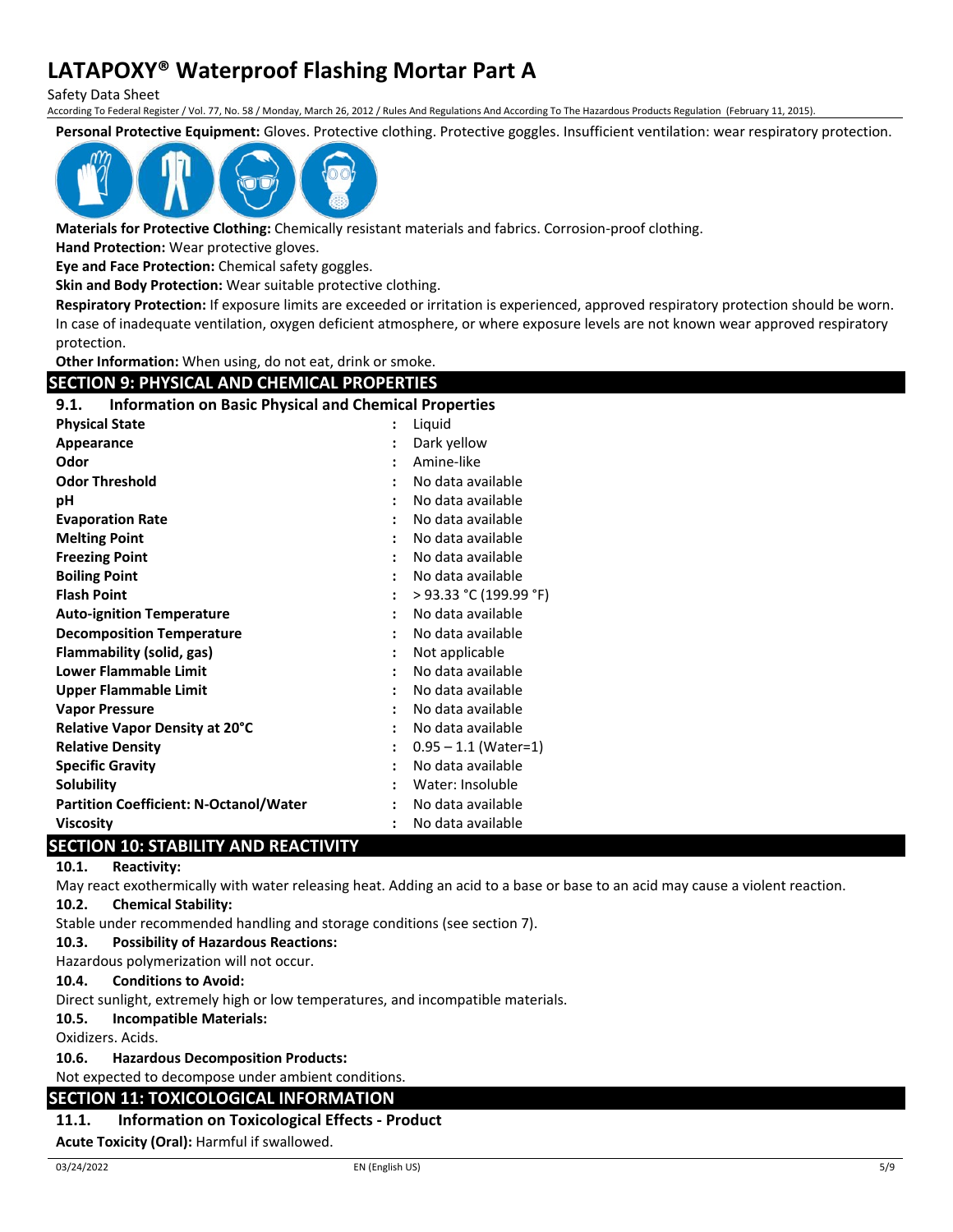Safety Data Sheet

According To Federal Register / Vol. 77, No. 58 / Monday, March 26, 2012 / Rules And Regulations And According To The Hazardous Products Regulation (February 11, 2015).

## **Acute Toxicity (Dermal):** Not classified

## **Acute Toxicity (Inhalation):** Not classified

## **LD50 and LC50 Data:**

#### **LATAPOXY® Waterproof Flashing Mortar Part A**

| ATE US/CA (oral) | mg/kg<br>.309<br>' body weight<br>42<br>. . |
|------------------|---------------------------------------------|

**Skin Corrosion/Irritation:** Causes severe skin burns.

**Eye Damage/Irritation:** Causes serious eye damage.

**Respiratory or Skin Sensitization:** May cause an allergic skin reaction.

**Germ Cell Mutagenicity:** Not classified

**Carcinogenicity:** Not classified

**Specific Target Organ Toxicity (Repeated Exposure):** May cause damage to organs (gastro-intestinal tract) through prolonged or repeated exposure (oral).

**Reproductive Toxicity:** Suspected of damaging fertility or the unborn child.

**Specific Target Organ Toxicity (Single Exposure):** Not classified

**Aspiration Hazard:** May be fatal if swallowed and enters airways.

**Symptoms/Injuries After Inhalation:** May be corrosive to the respiratory tract.

**Symptoms/Injuries After Skin Contact:** May cause an allergic skin reaction. Causes severe irritation which will progress to chemical burns.

**Symptoms/Injuries After Eye Contact:** Causes permanent damage to the cornea, iris, or conjunctiva.

**Symptoms/Injuries After Ingestion:** This material is harmful orally and can cause adverse health effects or death in significant amounts. May cause burns or irritation of the linings of the mouth, throat, and gastrointestinal tract. Aspiration into the lungs can occur during ingestion or vomiting and may cause lung injury.

**Chronic Symptoms:** Suspected of damaging fertility or the unborn child. May cause damage to organs (gastro-intestinal tract) through prolonged or repeated exposure (Oral).

## **11.2. Information on Toxicological Effects - Ingredient(s)**

**LD50 and LC50 Data:**

| Phenol, 4-nonyl-, branched (84852-15-3)                      |                          |  |
|--------------------------------------------------------------|--------------------------|--|
| LD50 Oral Rat                                                | 1300 mg/kg               |  |
| <b>LD50 Dermal Rabbit</b>                                    | 2000 mg/kg               |  |
| Cyclohexanemethanamine, 5-amino-1,3,3-trimethyl- (2855-13-2) |                          |  |
| LD50 Oral Rat                                                | $1030$ mg/kg             |  |
| <b>LD50 Dermal Rat</b>                                       | $>$ 2000 mg/kg           |  |
| <b>LC50 Inhalation Rat</b>                                   | $> 5.01$ mg/l/4h         |  |
| 2,4,6-Tri(dimethylaminomethyl)phenol (90-72-2)               |                          |  |
| <b>LD50 Oral Rat</b>                                         | 1200 mg/kg               |  |
| <b>LD50 Dermal Rat</b>                                       | 1280 mg/kg               |  |
| Amines, C12-18-alkyl (68155-27-1)                            |                          |  |
| ATE US/CA (oral)                                             | 500.00 mg/kg body weight |  |

## **SECTION 12: ECOLOGICAL INFORMATION**

**12.1. Toxicity**

**Ecology - General:** Very toxic to aquatic life with long lasting effects.

| Phenol, 4-nonyl-, branched (84852-15-3)                      |                                                                                 |  |
|--------------------------------------------------------------|---------------------------------------------------------------------------------|--|
| LC50 Fish 1                                                  | 0.135 mg/l (Exposure time: 96 h - Species: Pimephales promelas [flow-through])  |  |
| EC50 - Crustacea [1]                                         | 0.14 mg/l (Exposure time: 48 h - Species: Daphnia magna)                        |  |
| LC50 Fish 2                                                  | 0.1351 mg/l (Exposure time: 96 h - Species: Lepomis macrochirus [flow-through]) |  |
| <b>NOEC Chronic Fish</b>                                     | 0.006                                                                           |  |
| Cyclohexanemethanamine, 5-amino-1,3,3-trimethyl- (2855-13-2) |                                                                                 |  |
| EC50 - Crustacea [1]                                         | 14.6 - 21.5 mg/l (Exposure time: 48 h - Species: Daphnia magna [semi-static])   |  |
| <b>NOEC Chronic Crustacea</b>                                | $3 \text{ mg/l}$                                                                |  |
| 2,4,6-Tri(dimethylaminomethyl)phenol (90-72-2)               |                                                                                 |  |
| ErC50 algae                                                  | $84 \text{ mg/l}$                                                               |  |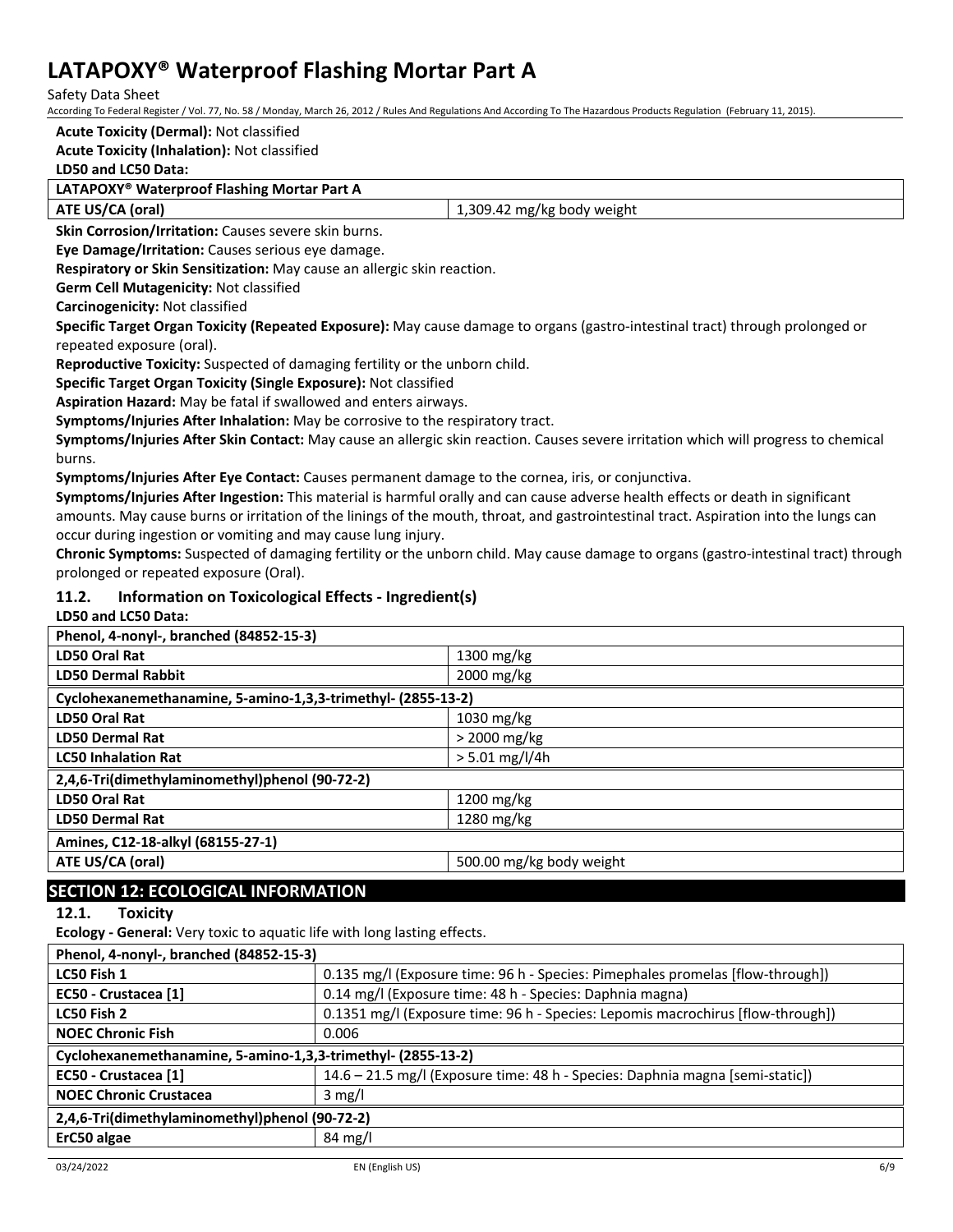Safety Data Sheet

According To Federal Register / Vol. 77, No. 58 / Monday, March 26, 2012 / Rules And Regulations And According To The Hazardous Products Regulation (February 11, 2015).

| <b>NOEC Chronic Algae</b>                                    | $6.25$ g/l                                              |  |
|--------------------------------------------------------------|---------------------------------------------------------|--|
| <b>Persistence and Degradability</b><br>12.2.                |                                                         |  |
| LATAPOXY® Waterproof Flashing Mortar Part A                  |                                                         |  |
| <b>Persistence and Degradability</b>                         | May cause long-term adverse effects in the environment. |  |
| <b>Bioaccumulative Potential</b><br>12.3.                    |                                                         |  |
| LATAPOXY® Waterproof Flashing Mortar Part A                  |                                                         |  |
| <b>Bioaccumulative Potential</b>                             | Not established.                                        |  |
| Phenol, 4-nonyl-, branched (84852-15-3)                      |                                                         |  |
| <b>BCF Fish 1</b>                                            | 271                                                     |  |
| Cyclohexanemethanamine, 5-amino-1,3,3-trimethyl- (2855-13-2) |                                                         |  |
| Partition coefficient n-octanol/water                        | 0.79 (at 23 °C)                                         |  |
| (Log Pow)                                                    |                                                         |  |

#### **12.4. Mobility in Soil**

No additional information available

#### **12.5. Other Adverse Effects**

**Other Information:** Avoid release to the environment.

#### **SECTION 13: DISPOSAL CONSIDERATIONS**

#### **13.1. Waste treatment methods**

**Waste Disposal Recommendations:** Dispose of contents/container in accordance with local, regional, national, territorial, provincial, and international regulations.

**Additional Information:** Container may remain hazardous when empty. Continue to observe all precautions.

**Ecology - Waste Materials:** Avoid release to the environment. This material is hazardous to the aquatic environment. Keep out of sewers and waterways.

## **SECTION 14: TRANSPORT INFORMATION**

The shipping description(s) stated herein were prepared in accordance with certain assumptions at the time the SDS was authored, and can vary based on a number of variables that may or may not have been known at the time the SDS was issued.

## **14.1. In Accordance with DOT**

| <b>Proper Shipping Name</b>      | : CORROSIVE LIQUIDS, N.O.S. (CONTAINS : Phenol, 4-nonyl-, branched ;                                                     |  |
|----------------------------------|--------------------------------------------------------------------------------------------------------------------------|--|
|                                  | Cyclohexanemethanamine, 5-amino-1,3,3-trimethyl-)                                                                        |  |
| <b>Hazard Class</b>              | :8                                                                                                                       |  |
| <b>Identification Number</b>     | : UN1760<br><b>CORROSIVE</b>                                                                                             |  |
| <b>Label Codes</b>               | : 8                                                                                                                      |  |
| <b>Packing Group</b>             | $:$ $\mathsf{II}$                                                                                                        |  |
| <b>Marine Pollutant</b>          | : Marine pollutant                                                                                                       |  |
| <b>ERG Number</b>                | : 154                                                                                                                    |  |
| In Accordance with IMDG<br>14.2. |                                                                                                                          |  |
| <b>Proper Shipping Name</b>      | : CORROSIVE LIQUID, N.O.S. (CONTAINS : Phenol, 4-nonyl-, branched ; Cyclohexanemethanamine,<br>5-amino-1,3,3-trimethyl-) |  |
| <b>Hazard Class</b>              | :8                                                                                                                       |  |
| <b>Identification Number</b>     | : UN1760                                                                                                                 |  |
| <b>Label Codes</b>               | :8                                                                                                                       |  |
| <b>Packing Group</b>             | $\pm$ 11                                                                                                                 |  |
| EmS-No. (Fire)                   | $F-A$                                                                                                                    |  |
| EmS-No. (Spillage)               | $: S-B$                                                                                                                  |  |
| <b>Marine pollutant</b>          | : Marine pollutant                                                                                                       |  |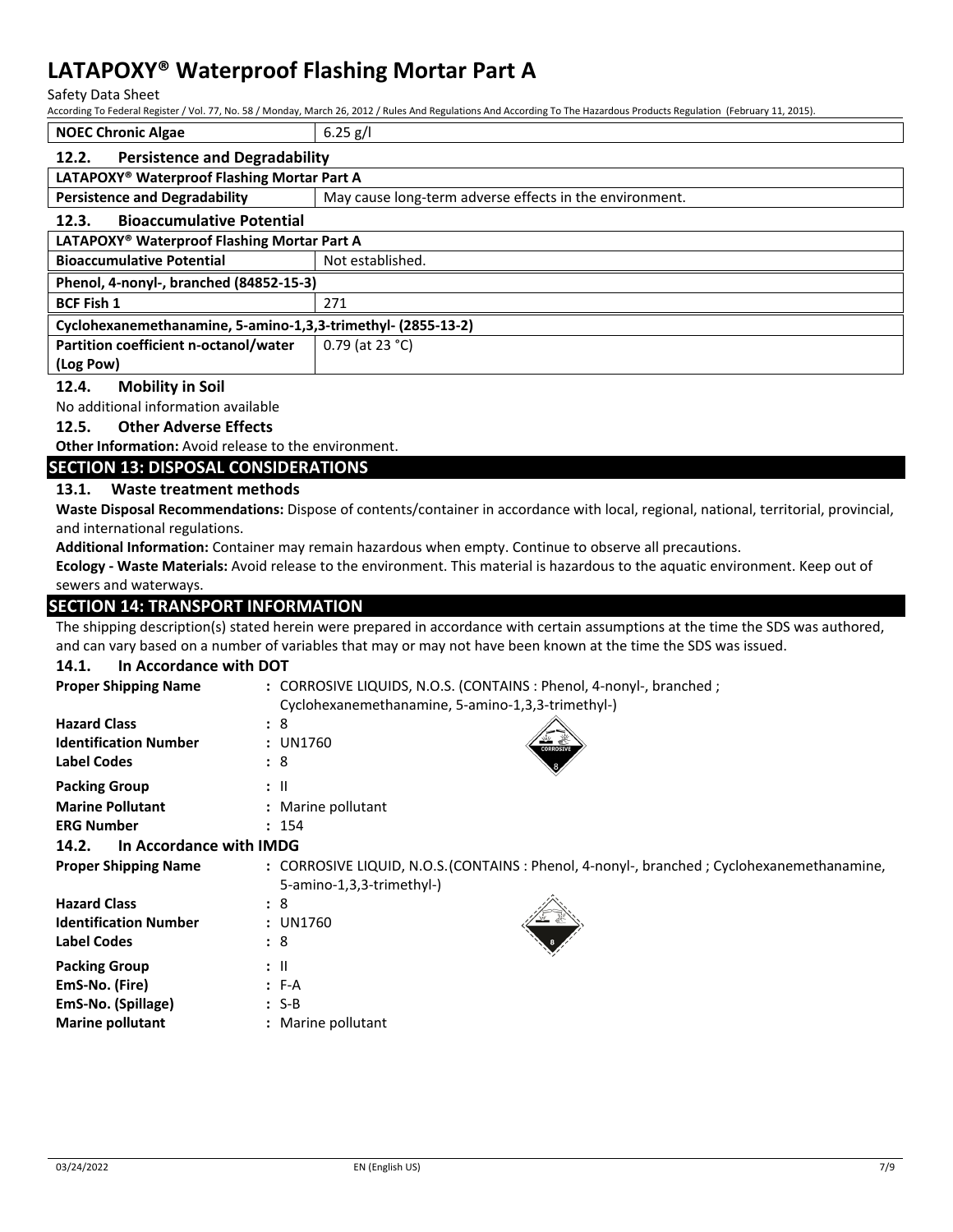Safety Data Sheet

According To Federal Register / Vol. 77, No. 58 / Monday, March 26, 2012 / Rules And Regulations And According To The Hazardous Products Regulation (February 11, 2015).

| In Accordance with IATA<br>14.3.          |                                                                                                                          |
|-------------------------------------------|--------------------------------------------------------------------------------------------------------------------------|
| <b>Proper Shipping Name</b>               | : CORROSIVE LIQUID, N.O.S. (Phenol, 4-nonyl-, branched ; Cyclohexanemethanamine, 5-amino-<br>1,3,3-trimethyl-)           |
| <b>Hazard Class</b>                       | : 8                                                                                                                      |
| <b>Identification Number</b>              | : UN1760                                                                                                                 |
| <b>Label Codes</b>                        | :8                                                                                                                       |
| <b>Packing Group</b>                      | : II                                                                                                                     |
| <b>ERG Code (IATA)</b>                    | : 8L                                                                                                                     |
| In Accordance with TDG<br>14.4.           |                                                                                                                          |
| <b>Proper Shipping Name</b>               | : CORROSIVE LIQUID, N.O.S. (CONTAINS : Phenol, 4-nonyl-, branched ; Cyclohexanemethanamine,<br>5-amino-1,3,3-trimethyl-) |
| <b>Hazard Class</b>                       | :8                                                                                                                       |
| <b>Identification Number</b>              | : UN1760                                                                                                                 |
| <b>Label Codes</b>                        | : 8                                                                                                                      |
| <b>Packing Group</b>                      | $\mathbf{H}$                                                                                                             |
| <b>Marine Pollutant (TDG)</b>             | : Marine pollutant                                                                                                       |
| <b>SECTION 15: REGULATORY INFORMATION</b> |                                                                                                                          |
| 4 F 4<br><b>ALC Federal Benedictions</b>  |                                                                                                                          |

| 15.1.<br><b>US Federal Regulations</b>                                                     |                                                                    |  |
|--------------------------------------------------------------------------------------------|--------------------------------------------------------------------|--|
| LATAPOXY® Waterproof Flashing Mortar Part A                                                |                                                                    |  |
| SARA Section 311/312 Hazard Classes                                                        | Health hazard - Reproductive toxicity                              |  |
|                                                                                            | Health hazard - Specific target organ toxicity (single or repeated |  |
|                                                                                            | exposure)                                                          |  |
|                                                                                            | Health hazard - Respiratory or skin sensitization                  |  |
|                                                                                            | Health hazard - Acute toxicity (any route of exposure)             |  |
|                                                                                            | Health hazard - Serious eye damage or eye irritation               |  |
|                                                                                            | Health hazard - Skin corrosion or Irritation                       |  |
|                                                                                            | Health hazard - Aspiration hazard                                  |  |
| Phenol, 4-nonyl-, branched (84852-15-3)                                                    |                                                                    |  |
| Listed on the United States TSCA (Toxic Substances Control Act) inventory - Status: Active |                                                                    |  |
| Subject to reporting requirements of United States SARA Section 313                        |                                                                    |  |
| <b>EPA TSCA Regulatory Flag</b>                                                            | SP - SP - indicates a substance that is identified in a proposed   |  |
|                                                                                            | Significant New Uses Rule.                                         |  |
| 1 %<br><b>SARA Section 313 - Emission Reporting</b>                                        |                                                                    |  |
| Cyclohexanemethanamine, 5-amino-1,3,3-trimethyl- (2855-13-2)                               |                                                                    |  |
| Listed on the United States TSCA (Toxic Substances Control Act) inventory - Status: Active |                                                                    |  |
| 2,4,6-Tri(dimethylaminomethyl)phenol (90-72-2)                                             |                                                                    |  |
| Listed on the United States TSCA (Toxic Substances Control Act) inventory - Status: Active |                                                                    |  |
| Amines, C12-18-alkyl (68155-27-1)                                                          |                                                                    |  |
| Listed on the United States TSCA (Toxic Substances Control Act) inventory - Status: Active |                                                                    |  |
| 15.2.<br><b>US State Regulations</b>                                                       |                                                                    |  |
| LATAPOXY® Waterproof Flashing Mortar Part A                                                |                                                                    |  |
| <b>State or local regulations</b>                                                          |                                                                    |  |
| Cyclohexanemethanamine, 5-amino-1,3,3-trimethyl- (2855-13-2)                               |                                                                    |  |

U.S. - New Jersey - Right to Know Hazardous Substance List

## **15.3. Canadian Regulations**

**Phenol, 4-nonyl-, branched (84852-15-3)**

Listed on the Canadian DSL (Domestic Substances List)

**Cyclohexanemethanamine, 5-amino-1,3,3-trimethyl- (2855-13-2)**

Listed on the Canadian DSL (Domestic Substances List)